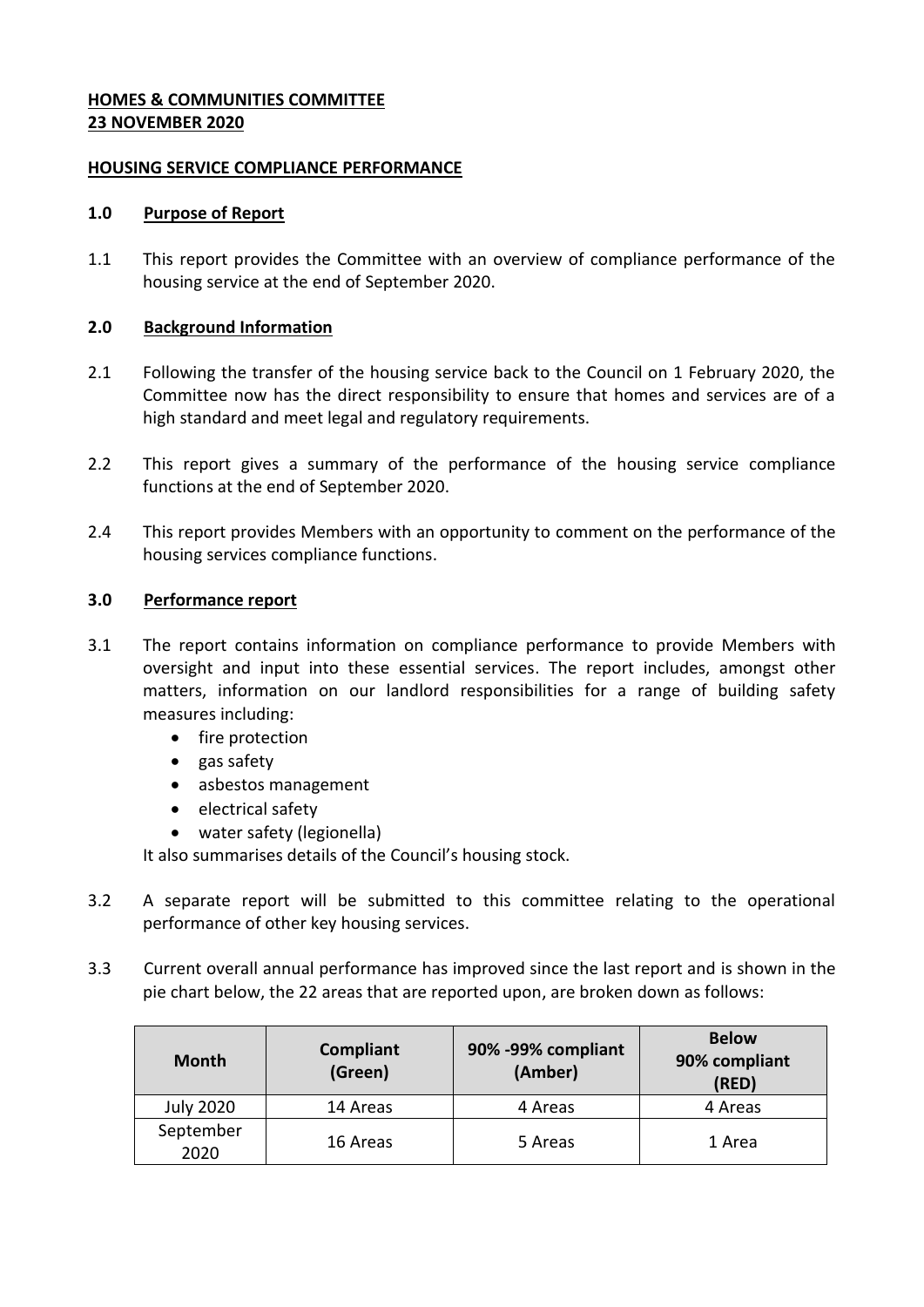3.4 Full details of these performance indicators along with associated commentary are included at Appendix 1 to this report. All the areas out of compliance relate, in the main, to issues arising from the COVID-19 lockdown.



- 3.5 To assist the reader, performance against the 22 indicators are RAG rated, as follows:
	- Green: At target.
	- Amber: Within 10% of target.
	- Red: below 10% of target
- 3.6 Of note within the amber segment is the position on gas servicing, which is now only 0.31% out of compliance with just 16 properties not having their annual service carried out by the anniversary date of the previous one. This has reduced from 49 at the end of July. Prior to lock down this figure was around 5 properties in any given month, rising to a peak of 158 properties in June 2020, at the hight of the pandemic. This increase was due to the Council following HSE guidance and supporting our most clinically vulnerable tenants and those over 70, by postponing their service where requested, for a 12-week isolation period, as prescribed by the government at the time. These properties have now been reintroduced into the servicing programme following the government's decision to end the shielding process from 1<sup>st</sup> August 2020. We anticipate the servicing programme and the numbers out of compliance will return to single figures by end of October 2020, subject to timely court hearing dates and there being no second wave of the pandemic. It is also pleasing to see the improvement in performance on oil, stairlift and hoist servicing along with domestic asbestos surveys which have all improved from red to amber alert.
- 3.7 Within the red segment, the report highlights contractor delays and access problems due to the pandemic, affecting our performance on undertaking periodic electrical testing. We are currently working closely with our contractor to improve access rates, where possible.

### **4.0 Equalities Implications**

4.1 There are no direct equalities implications arising from this report. This is because it is not currently possible to report the impact of housing services on different customer groups and by equality strands.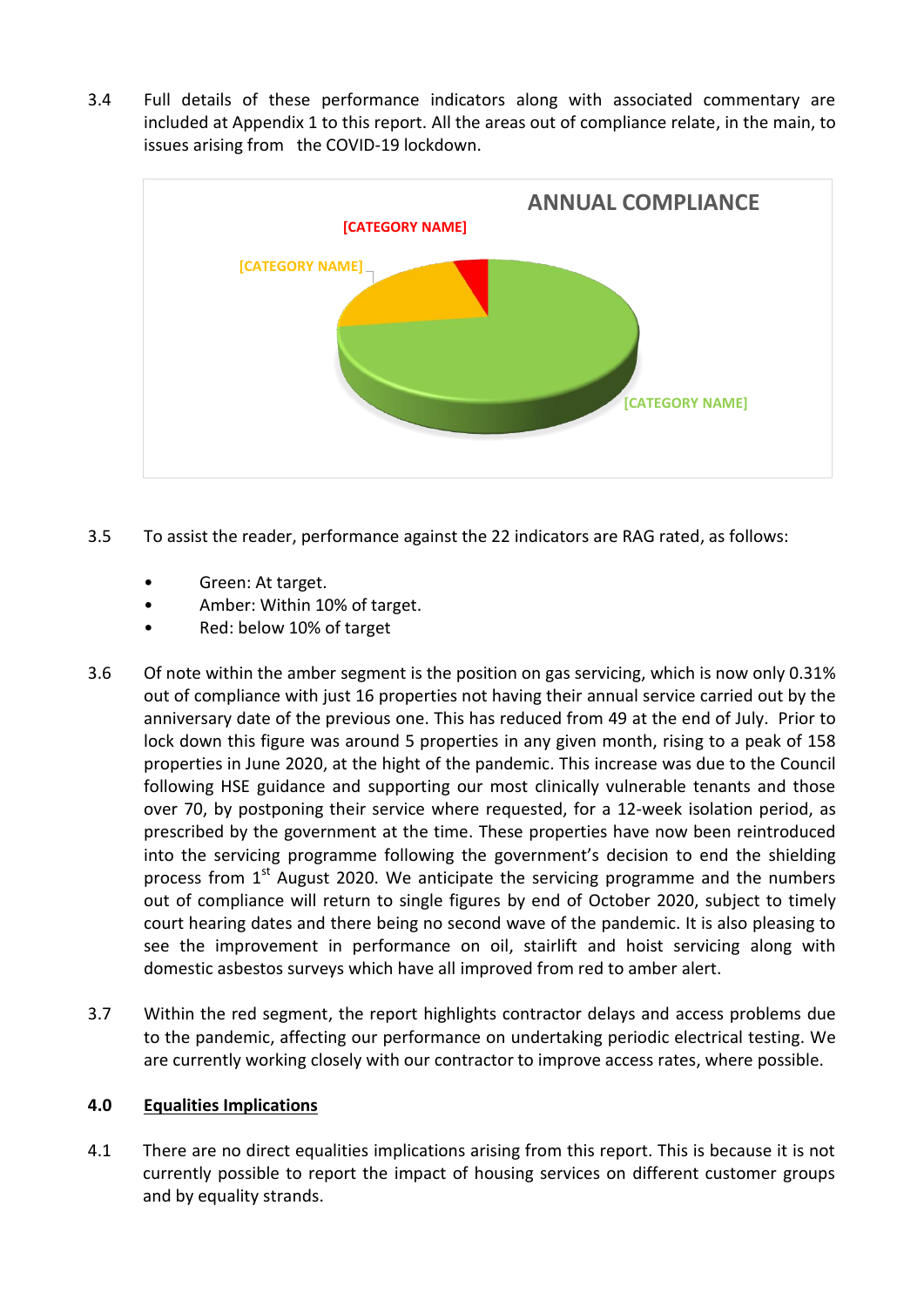# **5.0 Digital Implications**

5.1 There are no digital implications arising from this report.

# **6.0 Financial Implications**

6.1 There are no direct financial implications arising from this report. However, it should contribute to Members' understanding of the way in which resources are allocated to meet our statutory and regulatory responsibilities to ensure we keep our tenants and residents safe in their homes.

# **7.0 Community Plan – Alignment to Objectives**

7.1 The performance of the housing service contributes to the delivery of several of the objectives of the Community Plan 2019-23 (as amended).

# **8.0 Comments of Director**

- 8.1 This report provides the Committee with its second opportunity to consider the performance of the housing service since it was transferred back into the Council from NSH. A previous report was considered in September 2020.
- 8.2 It's essential that the Committee receives high quality, timely information to enable it to oversee the Council's management of tenants' homes and services, so feedback is welcome around content and presentation.
- 8.3 In addition, feedback is also welcome on areas of service where the Committee would benefit from a more in depth briefing to enhance Members' understanding of the services being provided including our legal and regulatory responsibilities.

# **9.0 RECOMMENDATION(S)**

**That the Committee notes the performance of the housing service compliance functions for September 2020.**

# 9.1 **Reason for Recommendation(s)**

9.2 This report provides an opportunity for members of the Homes & Communities Committee to have continued oversight into the performance of the housing management service, in relation to statutory and regulatory compliance and best practice.

# 9.3 **Background Papers**

9.4 Compliance Performance

For further information please contact Steve Haywood Strategic Lead, Asset & Development on 07882719655

Suzanne Shead Director – Housing, Health & Wellbeing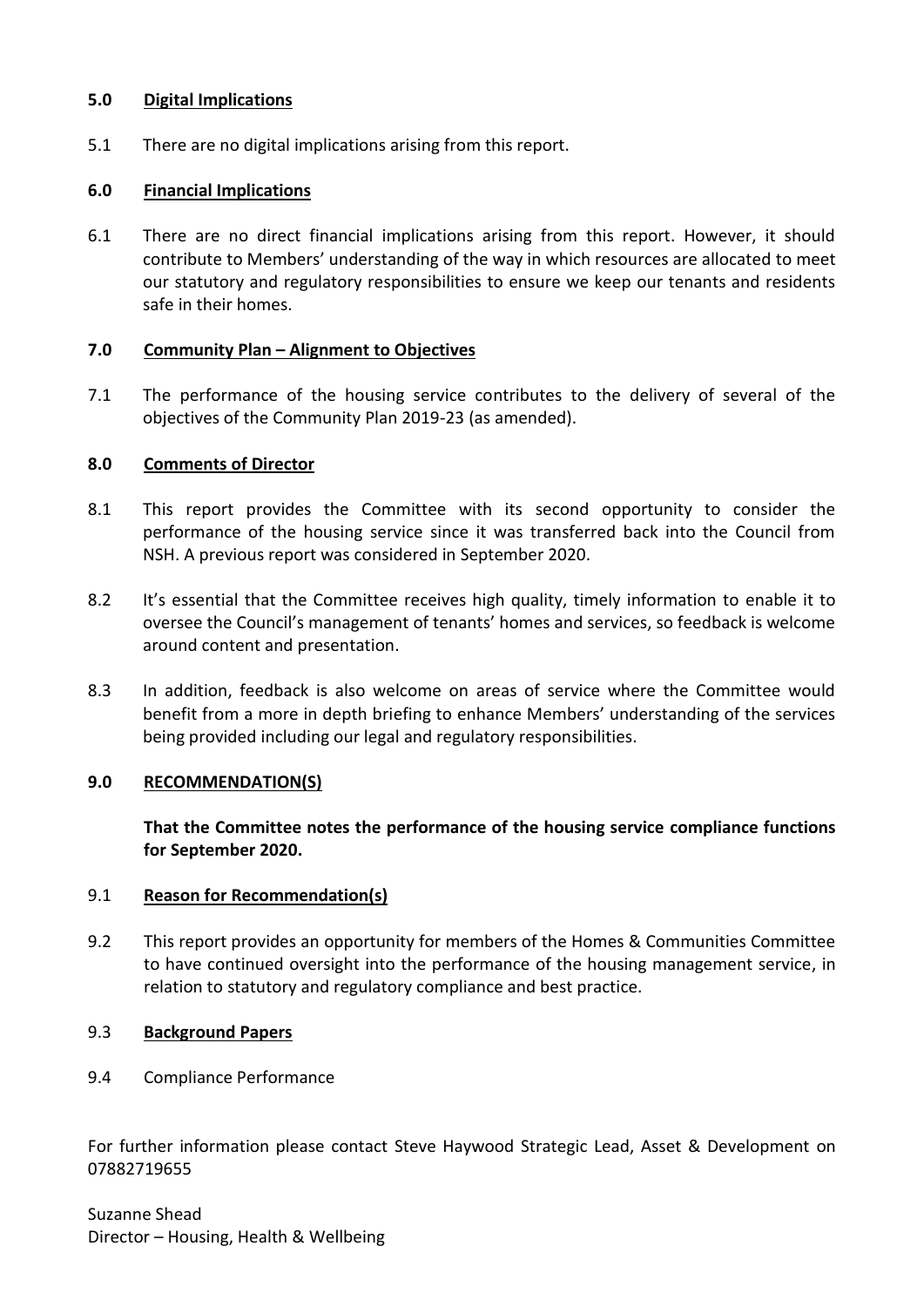# **Appendix 1- Compliance performance**

# **Newark & Sherwood District Council Compliance Reporting**

# For the month of September 2020 (Housing Services Compliance Performance) Prepared by Mark Plant/ Adrian Tutty

# **1) Asset Base**

| Total no. of individual dwellings / properties being managed      | 5524 |
|-------------------------------------------------------------------|------|
| Total no. of "blocks" being managed                               | 334  |
| Note: "Blocks" relates to multiple dwellings contained within one |      |
| building i.e. flats, bedsits, maisonettes, apartments, HMO's etc. |      |
| Total no. of non-residential units (i.e. commercial properties    |      |
| including offices, retail units, storage facilities etc.)         |      |

# **2) Stock Type**

| <b>Residential</b>                          | <b>Number of Units</b> |
|---------------------------------------------|------------------------|
| Social & affordable housing                 |                        |
| <b>General Needs (Social rented)</b>        | 2923                   |
| Shared Ownership                            | $\mathbf 0$            |
| Housing for older people                    | 2576                   |
| Supported housing                           | 92                     |
| NSH (Previously Owned)                      | 25                     |
| Affordable (non-social) housing             |                        |
| <b>Market Rented</b>                        | $\overline{0}$         |
| Affordable Rented                           | 286                    |
| Leasehold (Leaseholder owns 100% of equity) | 159                    |
| Other - Wellow Green and Seven Hills        | 39                     |
| <b>Non-Housing</b>                          |                        |
| Offices and commercial premises             | 18                     |
| Garages & car parking spaces                | 450                    |
| Community centres                           | 33                     |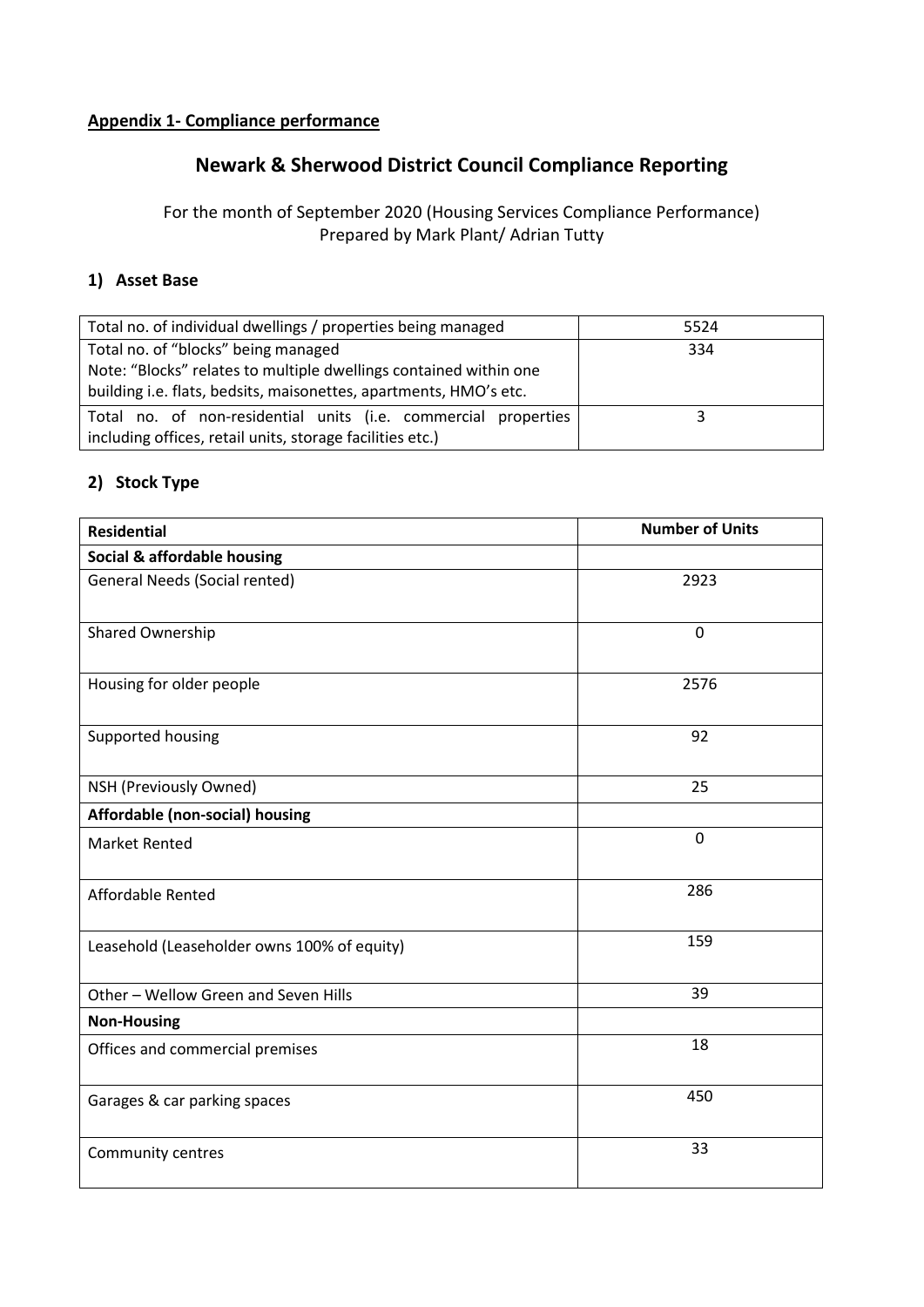### **How to Read This Report**

This document reports on the compliance activities due to take place each month.

**The Annual Target** column indicates the total number of compliance activities expected in the year.

The number of activities due in the month is shown in the column headed **Target for Month**. Note: Any work not carried out in the previous month will be carried forward and added to this figure.

**The Total for Month** column records the actual number of compliance activities carried out in the month

The **Outstanding** column records the number of activities due in the month but not completed by the end of the month.

The final 2 **Compliance** columns record the annual and monthly compliance percentage at the time of the report.

**RAG Rating** is included to assist the reader, as follows;

- Green: At or above your target.
- Amber: Within 10% of your target.
- Red: Less than 10% of your target

### **3) Work Activity**

| <b>Fire</b> | Annual | <b>Target for</b> | <b>Total for</b> | Outstanding | Compliance |                                        |
|-------------|--------|-------------------|------------------|-------------|------------|----------------------------------------|
|             | Target | Month             | <b>Month</b>     |             | Annual     | <b>Month</b>                           |
| Fire Risk   | 135    | 15                | 15               |             | 100%       | 100%                                   |
| Assessments |        |                   |                  |             | r.,<br>ש   | $\mathbb{C}% _{0}^{X\left( t\right) }$ |

Comments:

Total number of annual reviews required is 135

The Type 1 fire risk assessments (FRA's) currently in place are a 5-year assessment and all are currently still valid and provide the necessary compliance. An annual review is then carried out to ensure no changes have been made to the property which would have an impact on fire safety. We will begin a new programme of more stringent Type 3 FRA's in November 2020 which will continue through until March 2021 or beyond. This type of FRA will potentially highlight additional areas of remedial work not routinely identified through the Type 1 FRA inspection. Budgets have been increased to meet the increased cost of any additional work identified.

| <b>Fire</b>                | Annual                                                                          | <b>Target for</b> | <b>Total for</b> | <b>Outstanding</b> |                    | Compliance                                                                |
|----------------------------|---------------------------------------------------------------------------------|-------------------|------------------|--------------------|--------------------|---------------------------------------------------------------------------|
|                            | <b>Target</b>                                                                   | <b>Month</b>      | <b>Month</b>     |                    | Annual             | <b>Month</b>                                                              |
| Fire Alarm                 | 6760                                                                            | 524               | 524              | 0                  | 100%               | 100%                                                                      |
| Testing (inc.<br>emergency |                                                                                 |                   |                  |                    | $\mathbb{C}$       | $\mathbf{\large \textcirc \quad \large \large \textcirc \quad \large \ }$ |
| lighting)                  |                                                                                 |                   |                  |                    |                    |                                                                           |
| Comments:                  |                                                                                 |                   |                  |                    |                    |                                                                           |
|                            | There are 130 sites which receive a weekly visit to check and test the systems. |                   |                  |                    |                    |                                                                           |
| <b>Fire</b>                | Annual                                                                          | <b>Target for</b> | <b>Total for</b> | <b>Outstanding</b> |                    | Compliance                                                                |
|                            | <b>Target</b>                                                                   | <b>Month</b>      | <b>Month</b>     |                    | Annual             | <b>Month</b>                                                              |
| Sprinkler                  | 3                                                                               | 0                 | 0                | 0                  | 100%               | 100%                                                                      |
| Servicing                  |                                                                                 |                   |                  |                    | $\mathbf{\hat{C}}$ | $\mathbb{C}$                                                              |
| Comments:                  |                                                                                 |                   |                  |                    |                    |                                                                           |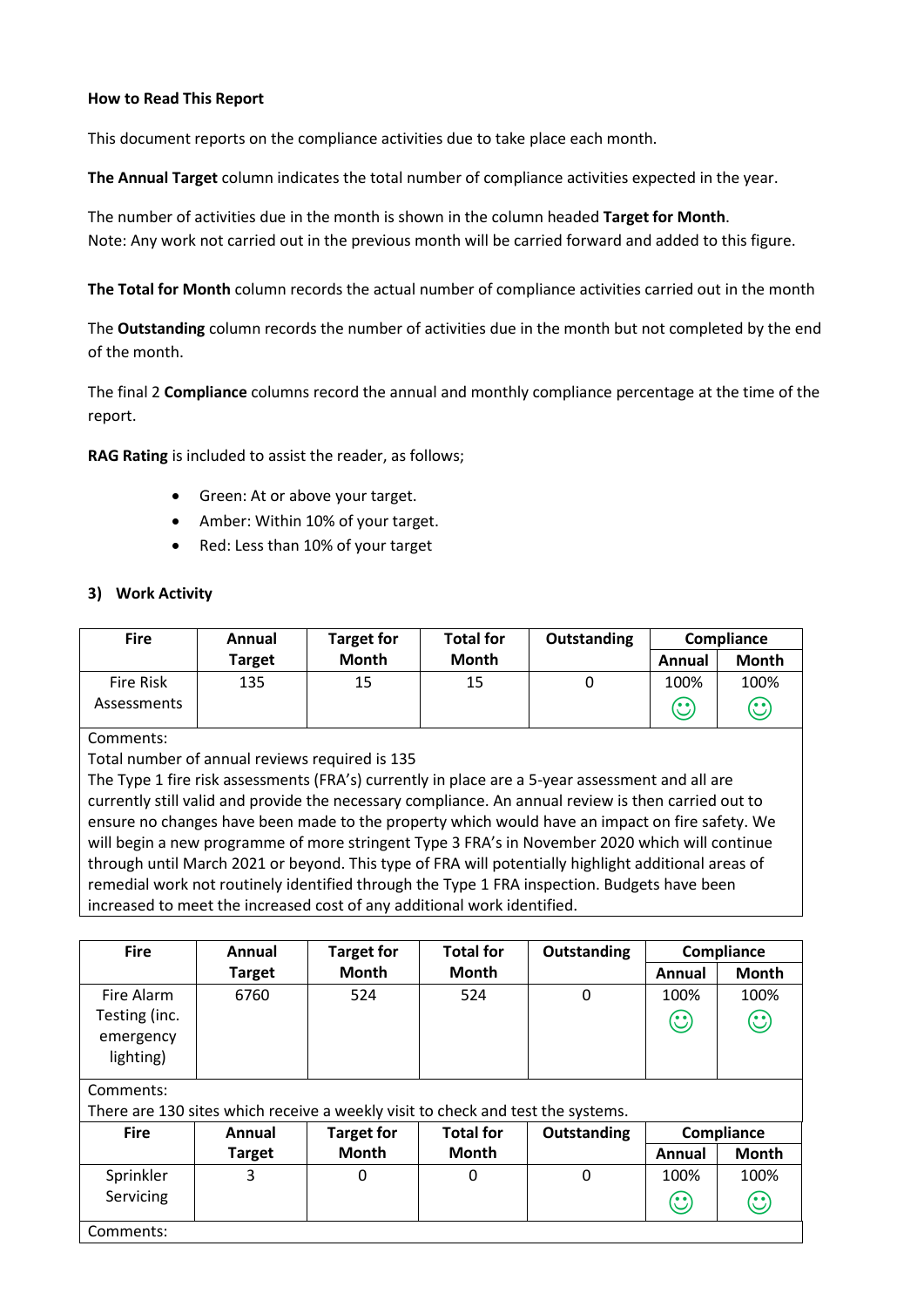This item relates to the sprinkler system at the extra care scheme, Gladstone House and a pair of houses on Beech Avenue, New Ollerton which require a sprinkler system under the building regulations.

| Asbestos                          | Annual        | <b>Target for</b> | <b>Total to</b> | Outstanding | Compliance                                                           |                                                                                                                                                                                                   |
|-----------------------------------|---------------|-------------------|-----------------|-------------|----------------------------------------------------------------------|---------------------------------------------------------------------------------------------------------------------------------------------------------------------------------------------------|
|                                   | <b>Target</b> | <b>Month</b>      | Date            |             | Annual                                                               | Month                                                                                                                                                                                             |
| Asbestos<br>Surveys<br>(Domestic) | 333           | 99                | 85              | 14          | 95.80%<br>$\left( \begin{matrix} \cdot \ \cdot \end{matrix} \right)$ | 85.86%<br>$\mathfrak{S}% _{A}^{\ast }=\mathfrak{S}_{A}\!\!\left( A;B\right) ,\ \mathfrak{S}_{A}\!\!\left( A;B\right) _{\phantom{\sigma \sigma \sigma }}= \mathfrak{S}_{A}\!\!\left( A;B\right) ,$ |

### Comments:

Although there is no statutory requirement to carry out domestic asbestos surveys it is considered good practice to do so, 1047 NSDC properties have no asbestos data at present.

Asbestos surveys are planned to be carried out at all domestic Council properties; this was commenced with a 20% survey in 2008. Subsequently we have targeted circa 333 (27 per month) surveys on domestic dwellings per annum, this is a fluid target as it is subject to removal costs where the material is identified and needs to be replaced. The programme was slow to mobilise this financial year because of the COVID-19 lockdown. By the end of November we should be back within targets.

| <b>Asbestos</b>                   | <b>Annual Target</b> | <b>Target for</b> | <b>Total for</b> | Outstanding | Compliance      |                                                                                                                                                                                                                                                                                                                                                                                                                                                                 |
|-----------------------------------|----------------------|-------------------|------------------|-------------|-----------------|-----------------------------------------------------------------------------------------------------------------------------------------------------------------------------------------------------------------------------------------------------------------------------------------------------------------------------------------------------------------------------------------------------------------------------------------------------------------|
|                                   |                      | <b>Month</b>      | <b>Month</b>     |             | Annual          | Month                                                                                                                                                                                                                                                                                                                                                                                                                                                           |
| Asbestos<br>Surveys<br>(Communal) | 112                  |                   |                  |             | 100%<br>$\odot$ | 100%<br>$\mathbb{C}% ^{N}\times\mathbb{C}^{N}\times\mathbb{C}^{N}\times\mathbb{C}^{N}\times\mathbb{C}^{N}\times\mathbb{C}^{N}\times\mathbb{C}^{N}\times\mathbb{C}^{N}\times\mathbb{C}^{N}\times\mathbb{C}^{N}\times\mathbb{C}^{N}\times\mathbb{C}^{N}\times\mathbb{C}^{N}\times\mathbb{C}^{N}\times\mathbb{C}^{N}\times\mathbb{C}^{N}\times\mathbb{C}^{N}\times\mathbb{C}^{N}\times\mathbb{C}^{N}\times\mathbb{C}^{N}\times\mathbb{C}^{N}\times\mathbb{C}^{N}\$ |

Comments:

This is a statutory responsibility and the survey programme has now been completed. A programme of re-inspecting any high/medium risk asbestos found and not replaced, will commence in December 2020/21 as required by the Asbestos Management Regulations.

| <b>Heating</b>                            | Annual        | <b>Target for</b> | <b>Total for</b> | Outstanding* | Compliance            |                                  |
|-------------------------------------------|---------------|-------------------|------------------|--------------|-----------------------|----------------------------------|
| <b>Systems</b>                            | <b>Target</b> | <b>Month</b>      | <b>Month</b>     |              | Annual                | Month                            |
| Valid Gas<br>Annual safety<br>Inspection* | 5191          | 401               | 385              | 16           | 99.69%<br>$\bigoplus$ | 96.01%<br>$\widehat{\mathbb{G}}$ |

Comments

At the start of August the shielding properties came out of the Coivid-19 shielding process and are now being treated as normal properties and are going through the "No Access" procedure for an injunction to gain access where necessary. All outstanding properties are now with the legal team but additional attempts are still being made to gain access.

| <b>Heating</b> | <b>Annual Target</b> | <b>Target for</b> | <b>Total for</b> | <b>Outstanding</b> | Compliance |              |
|----------------|----------------------|-------------------|------------------|--------------------|------------|--------------|
| <b>Systems</b> |                      | <b>Month</b>      | <b>Month</b>     |                    | Annual     | Month        |
| Solid Fuel     | 27                   |                   |                  | 0                  | 100%       | 100%         |
|                |                      |                   |                  |                    | $\odot$    | $\mathbb{C}$ |
| Comments:      |                      |                   |                  |                    |            |              |
| All on target  |                      |                   |                  |                    |            |              |

| <b>Heating</b> | <b>Annual Target</b> | Target for   | <b>Total for</b> | Outstanding | Compliance |              |
|----------------|----------------------|--------------|------------------|-------------|------------|--------------|
| <b>Systems</b> |                      | <b>Month</b> | <b>Month</b>     |             | Annual     | <b>Month</b> |
| Oil Servicing  | 207                  | 97           | 81               | 16          | 92.27%     | 83.51%       |
|                |                      |              |                  |             | ه ه/       | ၆            |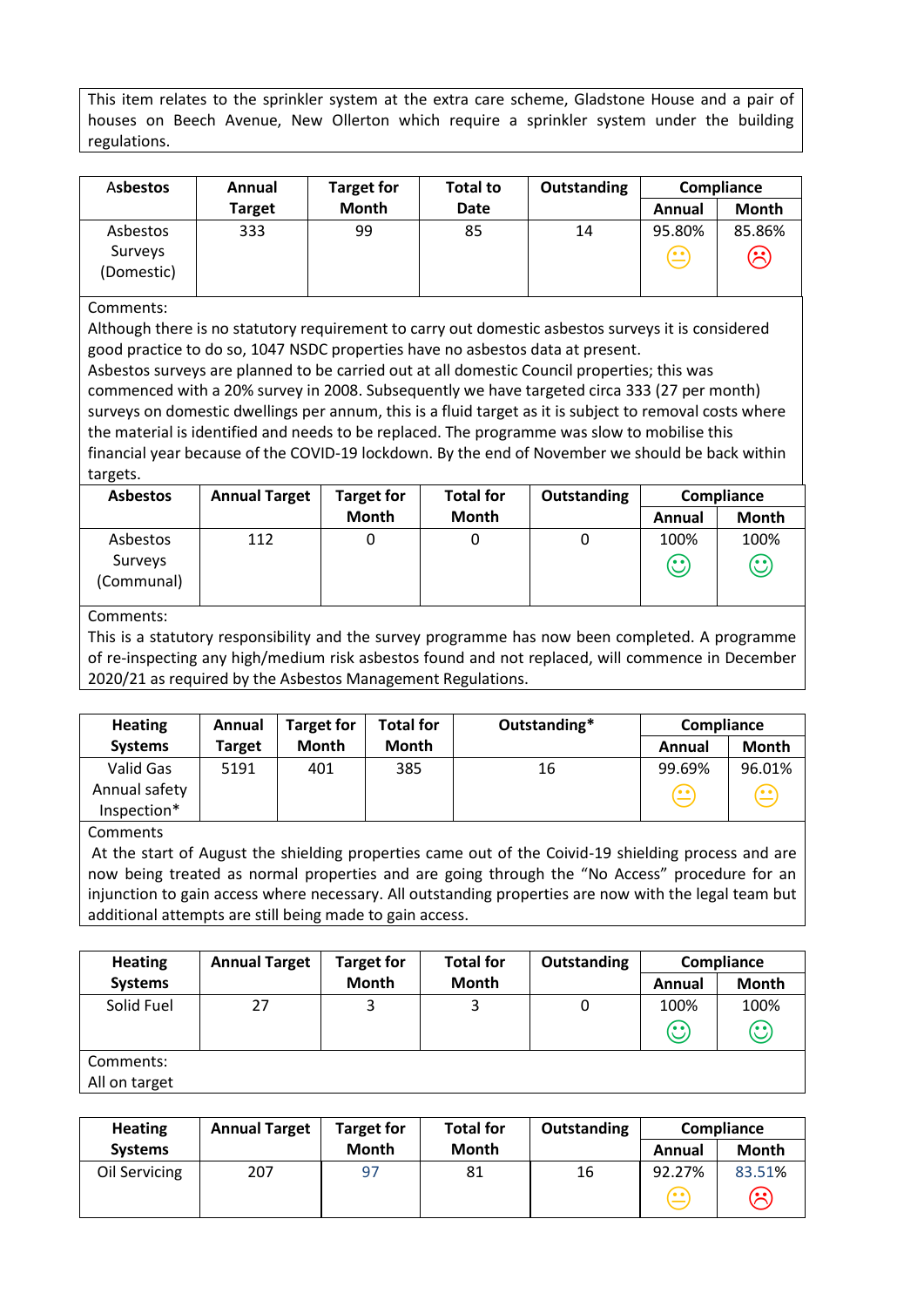### Comments:

Service dates are being grouped to geographic areas, so compliance dates are more closely aligned going forward. Also, a new contract started at the beginning of September 2020. The new contractor will focus on catching up the outstanding properties as soon as possible.

| <b>Heating</b>                        | <b>Annual Target</b> | <b>Target for</b> | <b>Total for</b> | Outstanding |                 | Compliance      |
|---------------------------------------|----------------------|-------------------|------------------|-------------|-----------------|-----------------|
| <b>Systems</b>                        |                      | <b>Month</b>      | <b>Month</b>     |             | Annual          | <b>Month</b>    |
| LPG Gas<br>Servicing                  |                      | 0                 |                  | 0           | 100%<br>$\odot$ | 100%<br>$\odot$ |
| Comments:<br>All comicos are complete |                      |                   |                  |             |                 |                 |

All services are complete.

| <b>Heating</b>            | <b>Annual Target</b> | <b>Target for</b> | <b>Total for</b> | Outstanding | Compliance |              |
|---------------------------|----------------------|-------------------|------------------|-------------|------------|--------------|
| <b>Systems</b>            |                      | Month             | Month            |             | Annual     | <b>Month</b> |
| Commercial                | 3                    |                   |                  |             | 100%       | 100%         |
| <b>Boilers</b>            |                      |                   |                  |             | $\odot$    | $\odot$      |
| Comments:                 |                      |                   |                  |             |            |              |
| All convices are complete |                      |                   |                  |             |            |              |

All services are complete.

| <b>Electrical</b> | <b>Annual Target</b> | <b>Target for</b> | <b>Total for</b> | <b>Outstanding</b> | Compliance                                                           |        |
|-------------------|----------------------|-------------------|------------------|--------------------|----------------------------------------------------------------------|--------|
| 5 Year            |                      | <b>Month</b>      | Month            |                    | Annual                                                               | Month  |
| <b>Domestic</b>   | 505                  | 191               | 66               | 125                | 74.85%                                                               | 34.55% |
| Testing           |                      |                   |                  |                    | $\left( \begin{smallmatrix} \cdot & \cdot \end{smallmatrix} \right)$ | ල      |

### **Comments:**

Within the red segment, the report highlights contractor delays and access problems, due to the pandemic, affecting our performance on undertaking periodic electrical testing. The monthly performance of the electrical contractor appears poor this month due to the carry forward of the backlog in periodic inspections arising from the first national COVID-19 lockdown. They have actually met their normal monthly target but have failed to make in-roads into the backlog. Discussions are taking place with the contractor to increase their technician resource to deliver the programme, in its entirety, by the end of the financial year.

### **Note.**

We are currently carrying out a certificate audit to ensure we can locate all the previous year's electrical inspection certificates. Any missing certificates will require the electrical inspection to be repeated, consequently the annual target may increase when the audit is complete.

| <b>Electrical</b>       | <b>Annual Target</b> | <b>Target for</b> | <b>Total for</b> | Outstanding | Compliance        |                                 |
|-------------------------|----------------------|-------------------|------------------|-------------|-------------------|---------------------------------|
| <b>Testing</b>          |                      | <b>Month</b>      | <b>Month</b>     |             | Annual            | Month                           |
| Non-domestic<br>Testing | 130                  |                   |                  |             | 100%<br><b>65</b> | 100%                            |
|                         |                      |                   |                  |             |                   | $\mathbf{\widehat{\mathbb{C}}}$ |

### Comments:

All non-domestic electrical testing is completed and certified in line with a five-year testing programme

| <b>Electrical</b>  | <b>Annual Target</b>                   | <b>Target for</b> | <b>Total for</b> | Outstanding | Compliance |              |  |  |
|--------------------|----------------------------------------|-------------------|------------------|-------------|------------|--------------|--|--|
| <b>Testing</b>     |                                        | <b>Month</b>      | <b>Month</b>     |             | Annual     | <b>Month</b> |  |  |
| <b>PAT Testing</b> | 37                                     | 9                 | 9                | 0           | 100%       | 100%         |  |  |
|                    |                                        |                   |                  |             | $\odot$    | $\odot$      |  |  |
| Comments:          |                                        |                   |                  |             |            |              |  |  |
|                    | Programme restarted in September 2020. |                   |                  |             |            |              |  |  |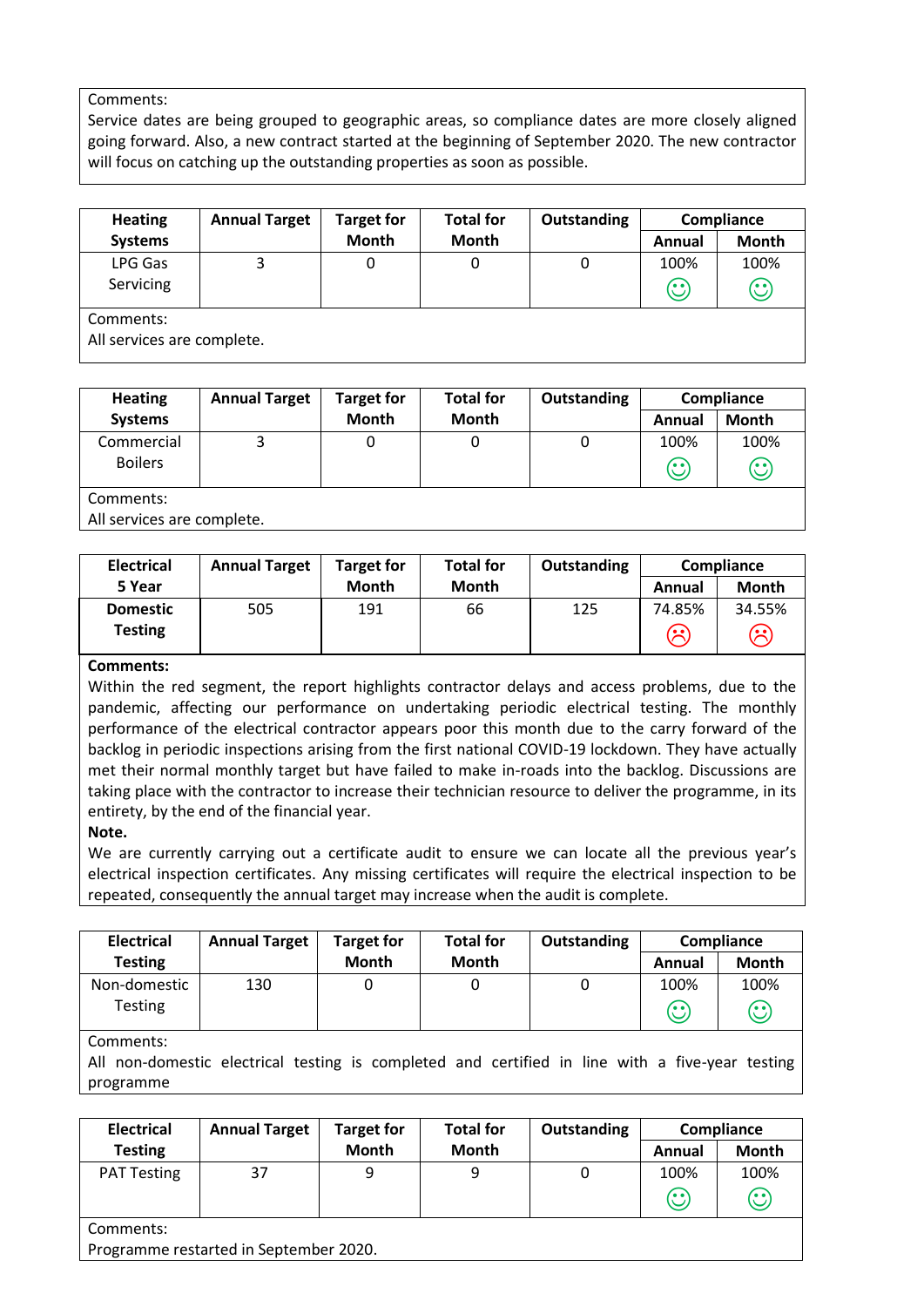| Other Safety | <b>Annual Target</b> | <b>Target for</b> | <b>Total for</b> | Outstanding | Compliance |                                |
|--------------|----------------------|-------------------|------------------|-------------|------------|--------------------------------|
| Works        |                      | <b>Month</b>      | <b>Month</b>     |             | Annual     | Month                          |
| Legionella   | 120                  | 10                | 10               |             | 100%       | 100%                           |
|              |                      |                   |                  |             | 60         | $\mathbf{\large \textcirc \ }$ |

#### Comments:

The programme is progressing on target and a Legionella Risk Assessment has been completed for each building where this is required. Additional work is now taking place to produce a 'written Scheme' for each building which describes the ongoing testing and cleansing that takes place to mitigate any safety issues highlighted within the risk assessment.

| <b>Other Safety</b>                 | <b>Annual Target</b> | <b>Target for</b> | <b>Total for</b> | Outstanding |                 | Compliance                             |
|-------------------------------------|----------------------|-------------------|------------------|-------------|-----------------|----------------------------------------|
| <b>Works</b>                        |                      | <b>Month</b>      | <b>Month</b>     |             | Annual          | <b>Month</b>                           |
| <b>General Block</b><br>Inspections | 1164                 | 97                | 97               | O           | 100%<br>$\odot$ | 100%<br>$\mathbb{C}% _{n}^{X\times n}$ |
| Comments:                           |                      |                   |                  |             |                 |                                        |

All blocks inspected

| <b>Other Safety</b><br><b>Works</b> | Annual<br><b>Target</b> | <b>Target for</b><br>Month | <b>Total for</b><br><b>Month</b> | Outstanding |                 | Compliance           |
|-------------------------------------|-------------------------|----------------------------|----------------------------------|-------------|-----------------|----------------------|
|                                     |                         |                            |                                  |             | Annual          | <b>Month</b>         |
| Play Park<br>Inspections            | 884                     | 85                         | 85                               | 0           | 100%<br>$\odot$ | 100%<br>$\mathbb{C}$ |
| Comments:                           |                         |                            |                                  |             |                 |                      |

Currently on target with no issues to report

| <b>Other Safety</b><br><b>Works</b> | Annual<br><b>Target</b> | <b>Target for</b><br><b>Month</b> | <b>Total for</b><br><b>Month</b> | Outstanding  | Compliance                    |                                         |
|-------------------------------------|-------------------------|-----------------------------------|----------------------------------|--------------|-------------------------------|-----------------------------------------|
|                                     |                         |                                   | Annual                           | <b>Month</b> |                               |                                         |
| <b>Tree Surveys</b>                 |                         |                                   |                                  | 0            | 100%<br>$\mathbf{\copyright}$ | 100%<br>$\mathbf{\widehat{\mathbb{C}}}$ |
|                                     |                         |                                   |                                  |              |                               |                                         |

Comments:

Tree surveys are undertaken every 5 years and were completed in March 2019

| <b>Other Safety</b>                      | <b>Total for</b><br>Annual<br><b>Target for</b><br>Month<br><b>Month</b><br><b>Target</b> | Outstanding |        | Compliance   |                 |                 |  |  |  |
|------------------------------------------|-------------------------------------------------------------------------------------------|-------------|--------|--------------|-----------------|-----------------|--|--|--|
| <b>Works</b>                             |                                                                                           |             | Annual | <b>Month</b> |                 |                 |  |  |  |
| Passenger and<br>Goods Lift<br>Servicing | 96                                                                                        | 0           |        | 0            | 100%<br>$\odot$ | 100%<br>$\odot$ |  |  |  |
|                                          | Comments - All now complete.                                                              |             |        |              |                 |                 |  |  |  |

| <b>Month</b><br>Annual<br>Stair lift<br>98.95%<br>95<br>4<br>$\overline{(\cdot)}$ | <b>Other Safety</b><br><b>Works</b> | Outstanding | <b>Total for</b> | <b>Target for</b><br>Month | Annual        |  |
|-----------------------------------------------------------------------------------|-------------------------------------|-------------|------------------|----------------------------|---------------|--|
|                                                                                   |                                     |             |                  |                            | <b>Target</b> |  |
|                                                                                   | Servicing                           |             |                  |                            |               |  |

Comments:

The contractor has continued to offer service during the Coronavirus lockdown, but access rates have been affected by tenants self-isolating. Efforts are being made to access the outstanding property.